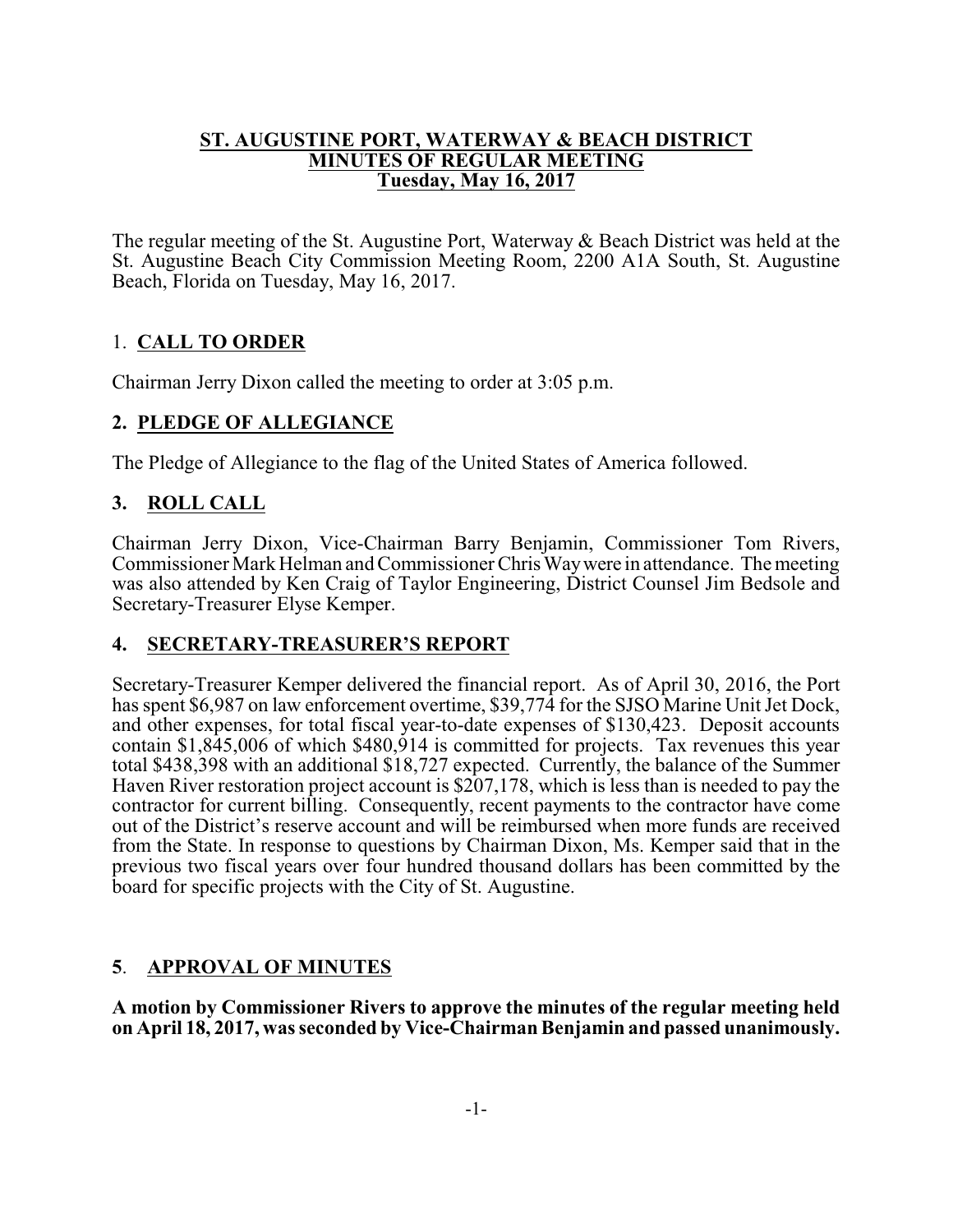### **6. ENGINEERING REPORT**

Ken Craig delivered the engineering report on behalf of Taylor Engineering. Mr. Craig provided commissioners copies of Amendment No. 46 to Taylor's contract with the District containing a revised fee schedule and extending the contract through calendar year 2018.

#### **A motion by Commissioner Rivers to approve Amendment No. 46 to the contract for engineering services between the District and Taylor Engineering was seconded by Commissioner Helman and passed unanimously.**

After the vote, Vice-Chairman Benjamin thanked Mr. Craig for Taylor's long record of service to the District and congratulated Taylor for its dedication and good service to the District.

Mr. Craig then presented a description of the final construction administration phase of the Summer Haven River Project previously approved by the board. Mr. Craig explained that this proposal governs the release of the final \$90,000 in funding for administration of the project and will carryTaylor's services as contract administrator all the wayto the conclusion of the project.

Mr. Craig then displayed an aerial photograph of the St. Augustine Inlet and bay overlaid with depth sampling data obtained by U.S. Naval Academy marine engineering students several months ago. He compared their data collection process to that employed by the Corps of Engineers and provided a depth template for the last actual bottom survey of the bay in 1995. He said a determination of the amount of sand available in the bay for beach renourishment would require a current survey which could cost about \$2,000.00. A reasonable amount of sand needed for one application of beach renourishment would approach 500,000 cubic yards. Calculations based on a current survey, if one was done, would reveal how much sand might be available in the bay area. At this time, the amount available is unknown. In response to questions by Chairman Dixon and Commissioner Helman, Mr. Craig said USACE is not planning a survey in the near future. Commissioner Helman said he would like the District to be prepared if money ever becomes available to dredge the bay and that a survey would be useful for that purpose. Chairman Dixon said the District has many expenses and that now is probably not a good time to do it.

Mr. Craig then presented a spreadsheet outlining the resources and plans established by other agencies along Florida's coast for emergencies. He said most ofthe agencies are much larger than the District and that emergency plans and reserves funds vary widely from one jurisdiction to the next. Jupiter Inlet, Sebastian Inlet, Ponce Inlet, Port of Fernandina, and Port Manatee all are of similar size to the District. Half of all agencies have emergency plans or such plans are included in their master plans, and reserves average about \$1.8 million dollars each.

### 7. **OLD BUSINESS : NONE**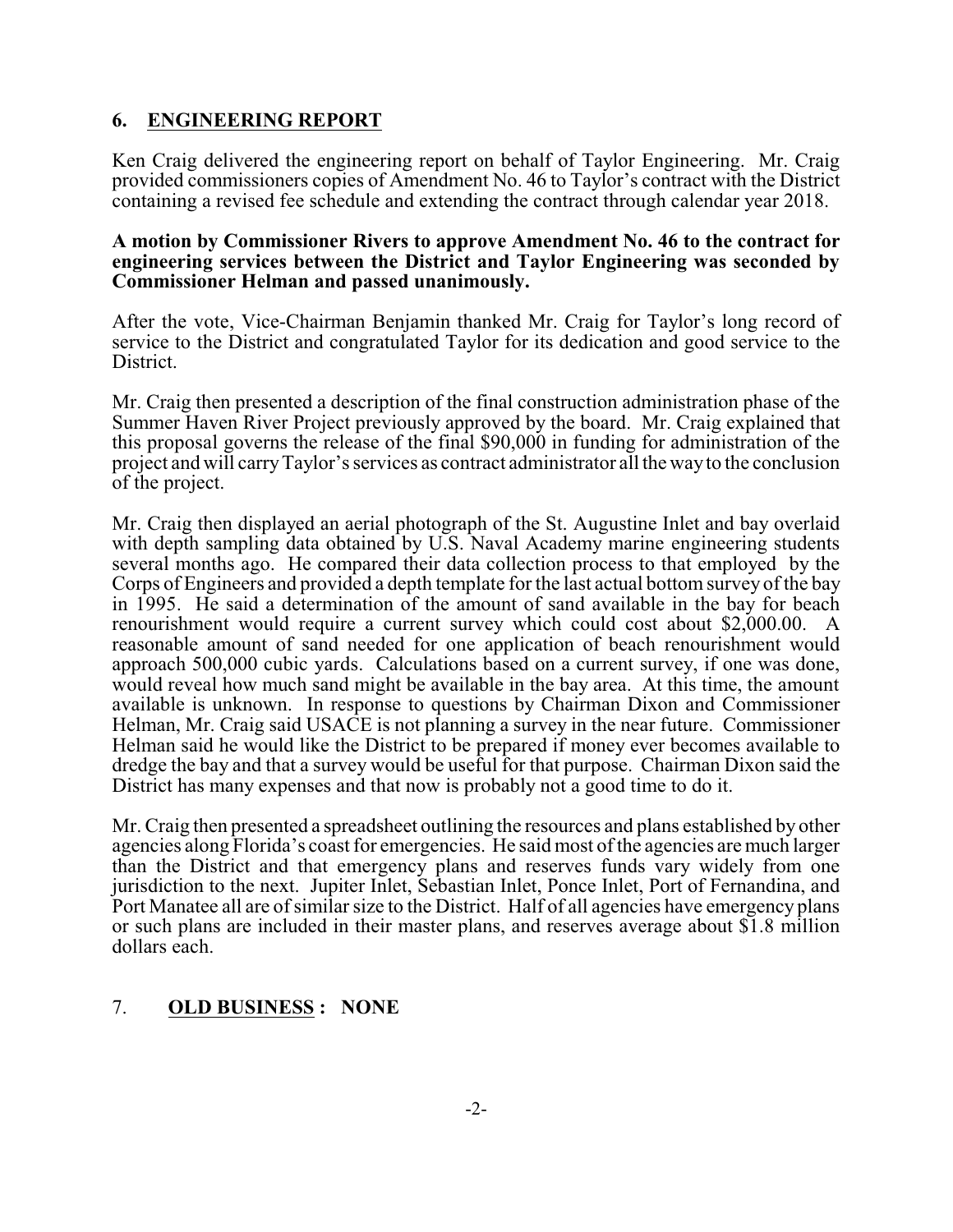## **8. NEW BUSINESS:**

#### **A. Discussion with regard to establishing a reserve account**

Commissioner Way opened the discussion and thanked Mr. Craig for the survey of similar agencies in Florida with responsibility for ports and inlets. He suggested the board set a minimum limit on its reserves for repairs of navigational channels in District waters in the event of an emergency. He said the District needs a reserve fund in case the inlet is damaged and that his question is how large the reserve should be.

In response to questions by Commissioner Rivers, Ms. Kemper said the reserve should be kept in an interest-bearing account with other District funds and that, in her opinion, use of the funds should be restricted to emergencies. Chairman Dixon said one million dollars should be sufficient. Commissioner Helman agreed with that figure as did Vice-Chairman Benjamin. Vice-Chairman Benjamin added he felt the District has been spending very freely and that it should curtail spending in favor of building up the reserve.

In response to questions from Commissioner Helman, Mr. Craig said the recent deposit of 200,000 cubic yards of sand on Vilano Beach cost over 4 million dollars. Jim Piggott, Director of General Services for the City of St. Augustine said the cost of these kinds repairs is so far above the ability of any single local agency that the board should perhaps think in terms of keeping the reserve for the purpose of providing local matching funds, rather than directly funding repairs.

In response to questions from Chairman Dixon, Ms. Kemper said the net funds available for a reserve at this time total about a million dollars. Commissioner Helman said other agencies have reserves closer to 2 million dollars and that he believes that to be a more realistic figure.

Ellis Zahra, Friends of Summer Haven River, reminded the board the contract with DEP for the restoration project requires the State to pay in advance, thereby avoiding a financial strain on the District. He offered to contact State financial officers if payment becomes a problem. Mike Trudnak, Taylor Engineering, said DEP is still holding over one million dollars for the restoration project.

Commissioner Way said the board should get more input from FIND representative Carl Blow before setting a final reserve amount. Chairman Dixon agreed and tabled further discussion until more information is available.

# **9. GOVERNMENT REPRESENTATIVE COMMENTS:**

Jim Piggott, Director of General Services, City of St. Augustine, reported that a repair barge has arrived at the City Marina to replace sections of the breakwater damaged by Hurricane Matthew and that FEMA is paying for three-fourths of the expense. He also noted that dredging will begin soon on the Dolphin Drive boat basin and will then move to Salt Run. The dredge contractor will also be removing hurricane debris which has been stored at the Lighthouse Boat Ramp.